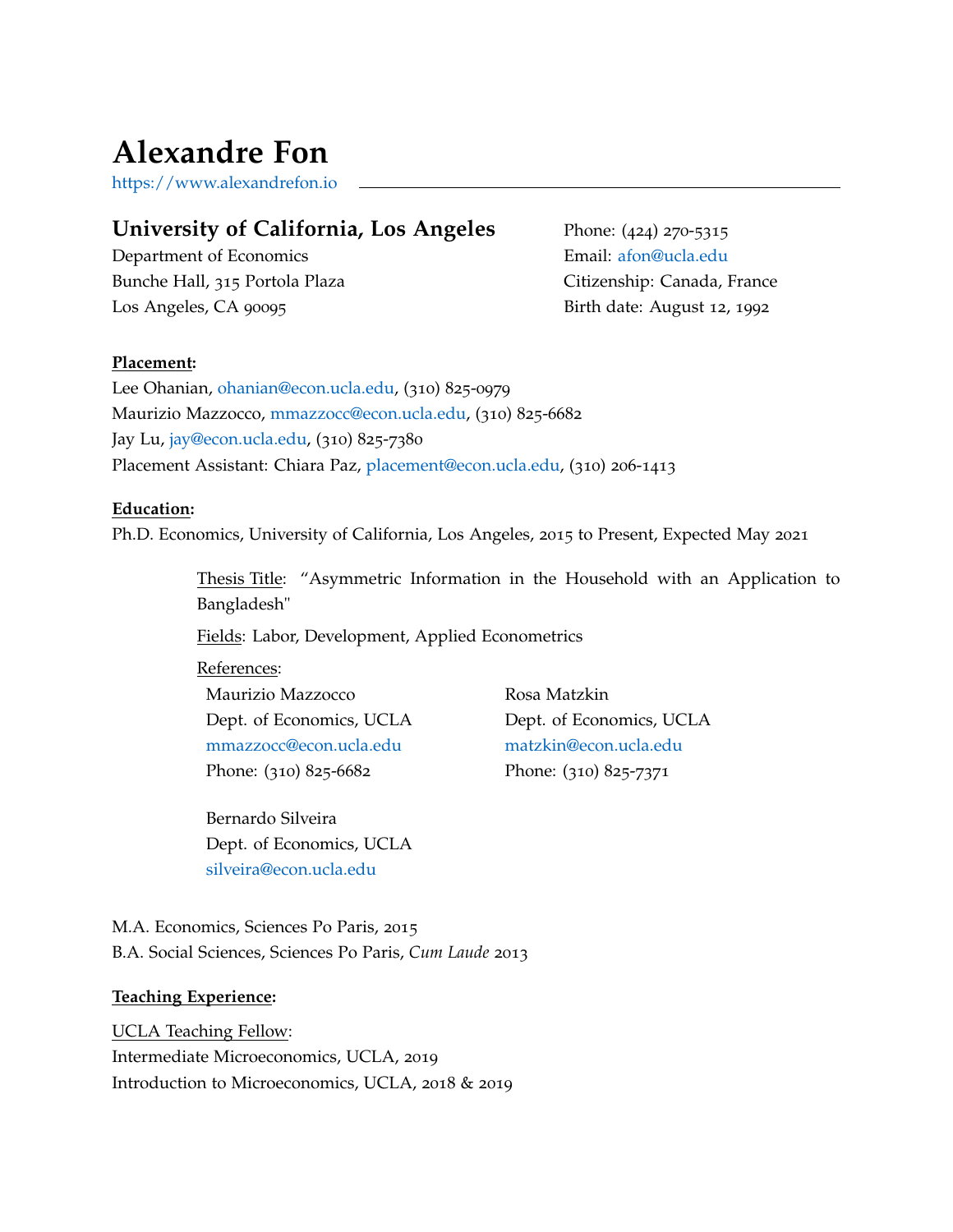# *Alexandre Fon* 2

Evidence-Based Policy Analysis, Masters Class, UCLA, 2017 Introduction to Econometrics, UCLA, 2017 Statistics for Economics, 2016 & 2017

#### **Research Experience:**

UCLA, Research Assistant for Professor Till von Wachter, 2018 OECD, Research Assistant in the Directorate for Employment, Labour, and Social Affairs, 2014

#### **Invited Presentation:**

September 2020: Graduate Student Paper Award, Bank of Canada

#### **Honors and Awards:**

UCLA Graduate Dissertation Year Fellowship, 2020-2021 Bank of Canada Graduate Paper Award Short-List UCLA Award Recognizing Outstanding Performance in the Shift to Remote Learning, 2020 UCLA Graduate Summer Research Mentorship, 2017 UCLA Graduate Fellowship, 2015-2016

#### **Working Papers:**

#### *Asymmetric Information in the Household with an Application to Bangladesh*, Job Market Paper

What is the effect of asymmetric information about income on household decisions, resource sharing, and welfare? In this paper, I answer this question in four steps. In the first step, I develop a theoretical model that accounts for the possible existence of asymmetric information. The model predicts that households will partly mitigate the welfare cost of asymmetric information by incentivizing the wage earner to provide information about his or her true income. These incentives are provided by making the consumption share increase with reported income: the wage earner's consumption share is high when reporting a high income and low when reporting a low income. Second, I derive a new identification result for this model. The result states that individual welfare functions can be recovered with at least one assignable good - a good that is observed at the individual level rather than the household level. The result also shows that the effect of asymmetric information on individual welfare can be identified separately from other variables impacting welfare. Third, I estimate the model using a survey of Bangladeshi day laborers. The estimation confirms the predictions of the model, providing evidence that the households in the data are affected by asymmetric information. Finally, I conduct three counterfactual analyses to document how asymmetric information interacts with policies. I compute the willingness-to-pay in each case.